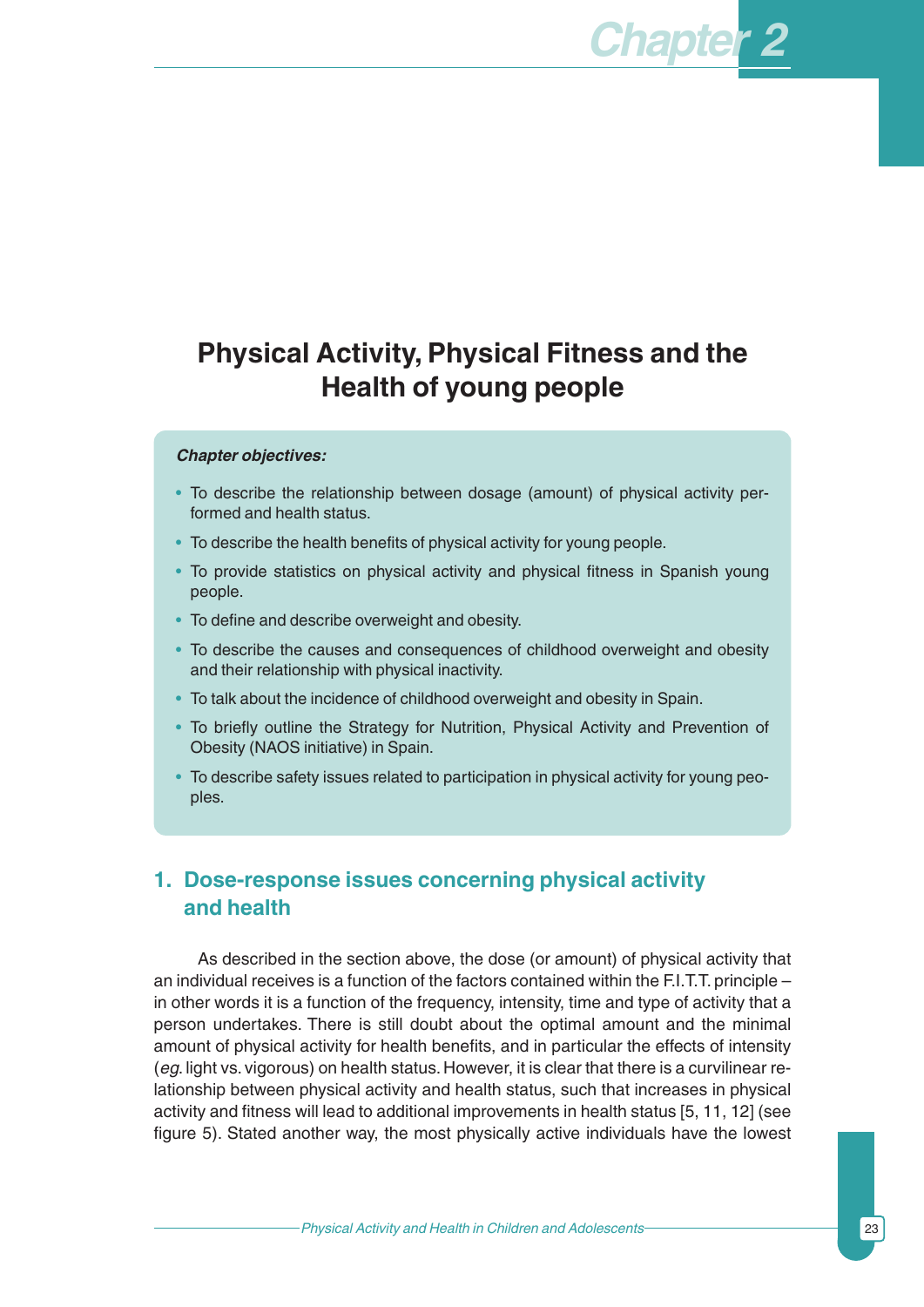risk of chronic diseases. Figure 5 also illustrates another important point – that the greatest gains in health status can be expected when the most sedentary individuals begin to become physically active. This has extremely important public health implications, both for young people and adults.



Figure 5: Relationship between amount of physical activity and health benefits

The intensity of physical activity may be a particularly important aspect of the exercise dosage, with evidence to suggest that activities of greater intensity (at least moderate-to-vigorous) are particularly beneficial in terms of health status [11, 13-16]. Also, it is important to note that physical activity should be *regular* to have a beneficial effect on health. This underlines the importance of frequency within the F.I.T.T. principle. It is a wiser practice to engage in moderate amounts of physical activity on all or most days of the week than to engage in very large amounts of physical activity on a sporadic basis.

## **2. The importance of physical activity for the health of young people**

The benefits of physical activity for children and young adults are numerous and can be broadly placed into three categories (see figure 6):

1. Physical, mental and social health benefits during childhood.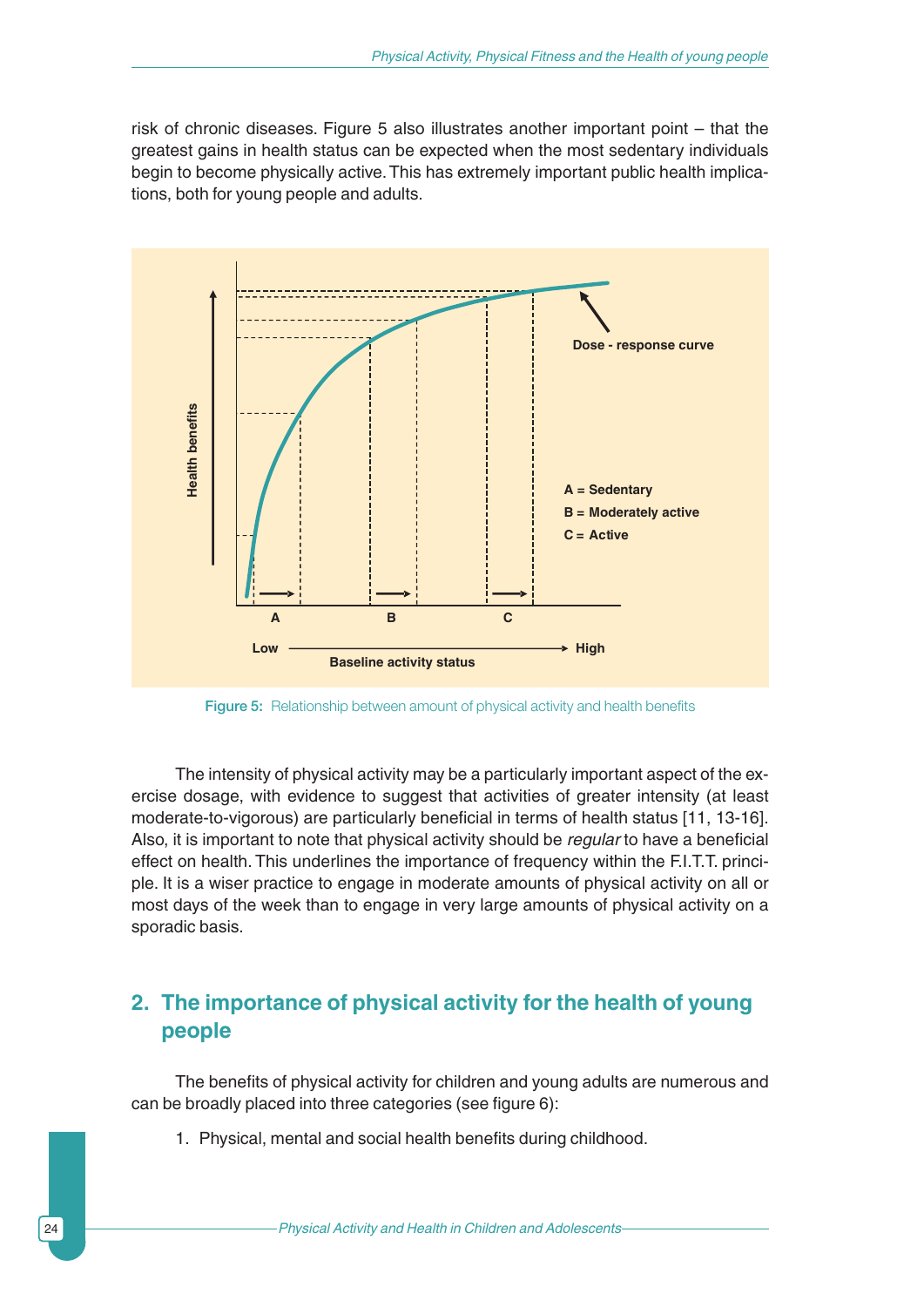- 2. Health benefits of childhood activity that carryover to adulthood.
- 3. Behavioural carryover of healthy physical activity habits into adulthood.



Figure 6. Interrelationships of childhood and adult activity and health.

### *2.1. Health benefits during childhood:*

Physical activity in childhood has a range of benefits during childhood including healthy growth and development of the musculoskeletal and cardiorespiratory system, maintenance of energy balance and thus a healthy weight, avoidance of cardiovascular disease risk factors such as hypertension and high blood cholesterol, and the opportunity for social interaction, achievement and mental well-being.

The degree to which inactivity is contributing to the rising levels of obesity in children has not been clearly defined. However, there is strong evidence to suggest that inactive children are more likely to have excess fat [17], even as early as late infancy [18].There is also convincing evidence that children who spend more time engaged in sedentary pursuits such as television watching and computer games are more likely to have excess fat [19, 20]. Further information on overweight and obesity can be found later in this section.

There is strong evidence that physical activity is important for children's psychological well-being [21]. Children with lower activity levels have a higher prevalence of psychological and emotional distress. Sport and exercise provides an important medium for children and teenagers to be successful and this helps to improve social wellbeing, self-esteem and self perceptions of body image and competence, with a stronger effect for those already low in self-esteem. Moreover, children with higher physical activity levels are also more likely to have better cognitive functioning [22]. It is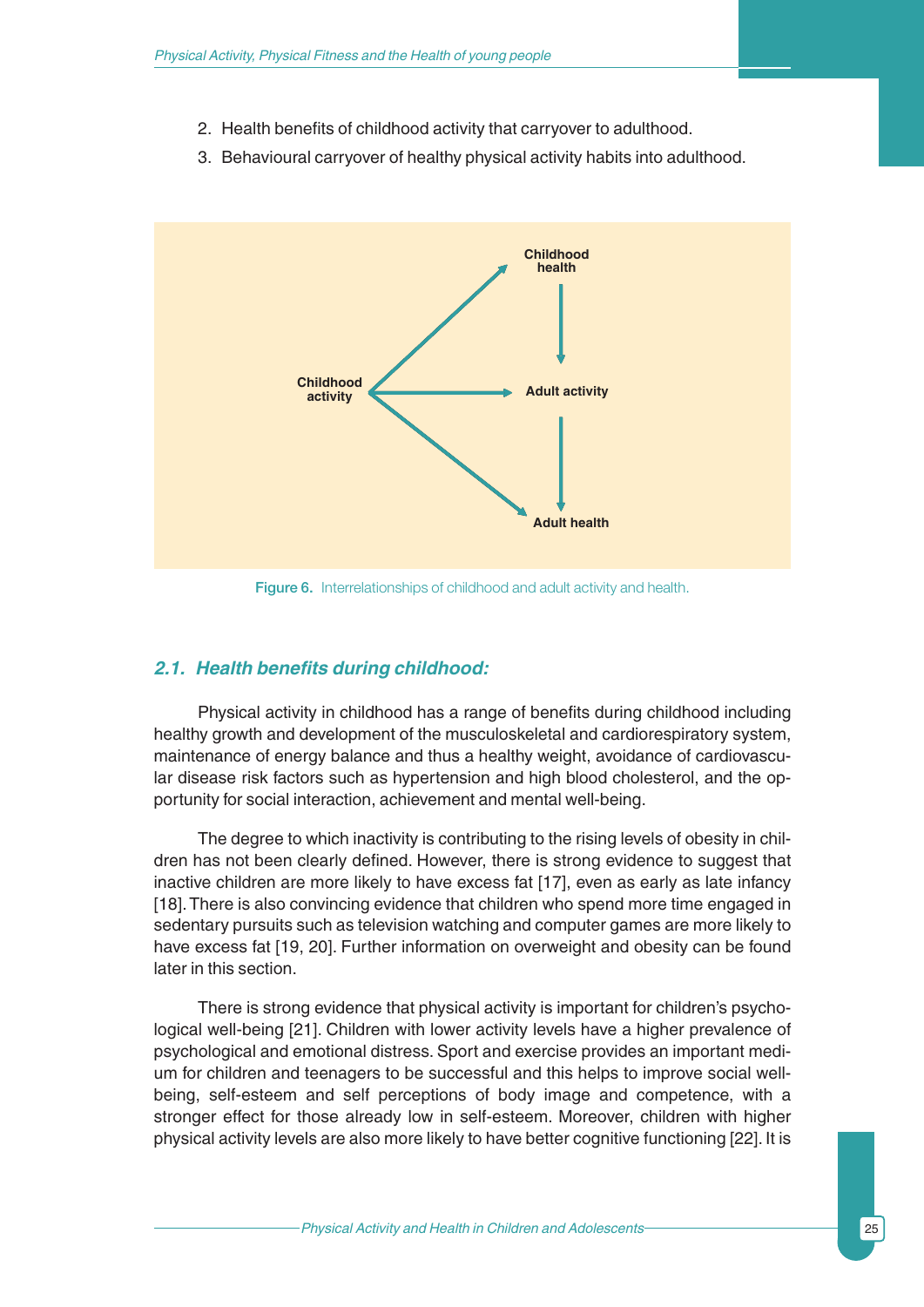logical to speculate also that higher levels of participation in sport and physical activity may be associated with lower levels of juvenile delinquency (*eg*. involvement with gangs, drug use, *etc*.) but the research is currently equivocal.

Generally, cardiovascular disease is not a disease of childhood, but research has shown that less physically active children and those with lower cardiovascular (aerobic) fitness are more likely to possess risk factors for this disease such as a lower levels of "good" cholesterol (high density lipoprotein cholesterol, HDL), higher blood pressure, raised insulin levels and excess fat [23, 24].

It is highly likely that physical inactivity is contributing to the increasing appearance of obesity, increased insulin resistance, disordered lipid profile and elevated blood pressure in children. This in turn is probably responsible for the increasing prevalence of type 2 diabetes in children and adolescents [25], a disease that until recently was usually only found in overweight and obese adults.

#### *2.2. Childhood activity and health as an adult:*

Studies have shown that childhood obesity tracks into adulthood [26]. In fact, the risk of adult obesity is at least twice as high for obese children as for non-obese children [26].Therefore, physical activity during childhood seems to be somewhat protective against obesity later in life. In addition, adults who were obese as children carry a risk of poorer health and increased mortality compared with adults who were not obese as children. By maintaining childhood aerobic fitness, physical activity during childhood reduces the adult risk of cardiovascular disease [27].

During the growing years (especially adolescence), boys and girls rapidly gain bone mineral density.This is important as attainment of as high a skeletal mass as possible during one's youth reduces the chances of excessive loss of bone mass later in life (known as osteoporosis). It has been clearly shown that physical activity during early puberty, especially weight bearing activities that stress the bones to a greater extent, can result in the attainment of greater bone mass which is protective against osteoporosis in old age [28]. Examples of beneficial activities include those that involve jumping, dancing, aerobics, gymnastics, volleyball, handball, racquet sports, soccer and mountain biking. It should be noted that low-impact activities like swimming are not effective for stimulating improvements in bone mass. Peak bone mass is achieved by the age of 20-30 and so attempts to enhance it must concentrate on childhood and adolescence [28].

#### *2.3. Establishment of lifetime activity patterns:*

Similar to the research that has shown that obesity tends to track from childhood into adulthood, there is also a large body of evidence that suggests that the physical activity habits established during one's younger years also tend to track into young adulthood and later life [29-32]. It makes sense that children who emerge from their school years feeling confident about their physical skills and bodies, and who have had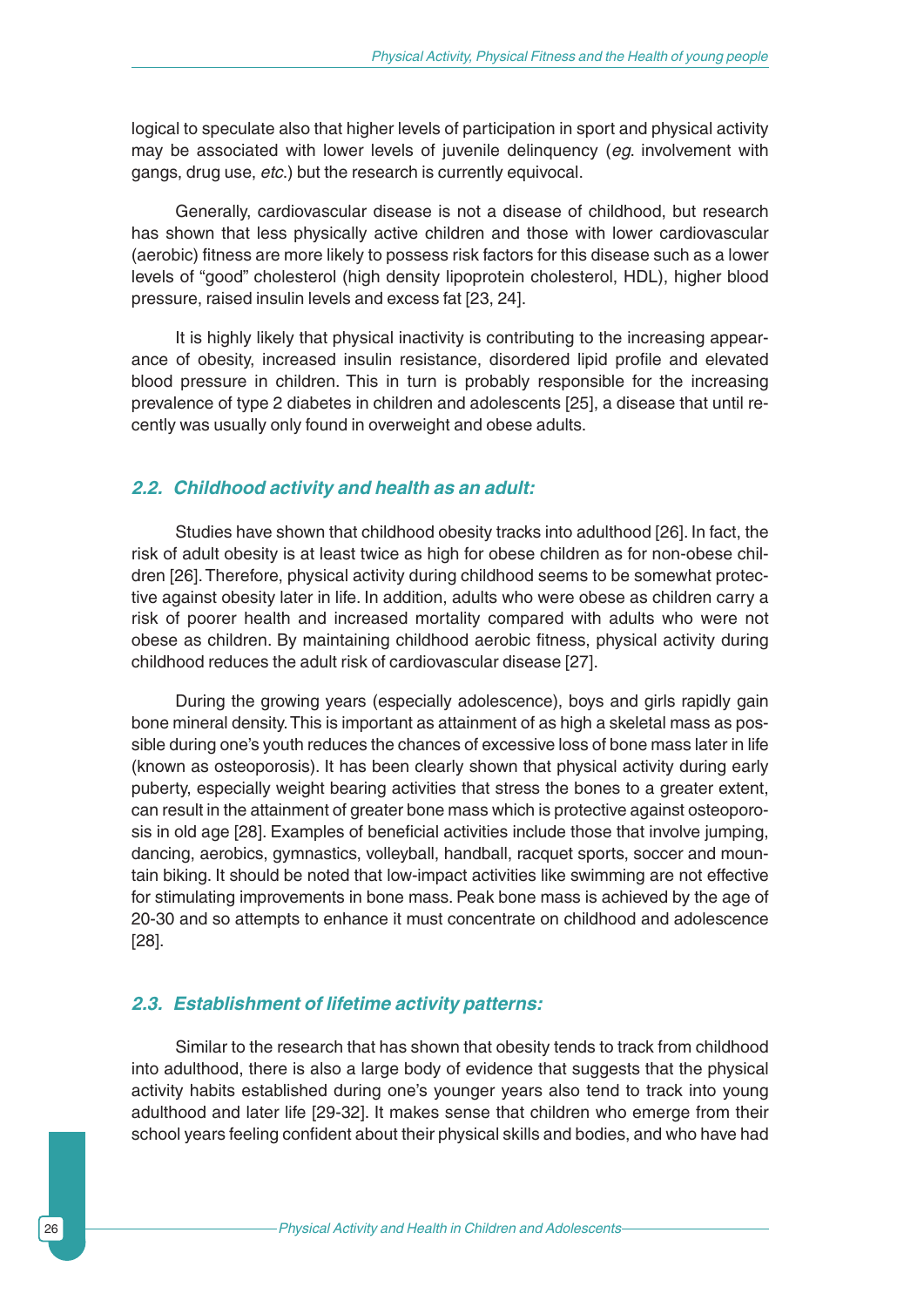positive experiences of physical activity, are more likely to be active through adulthood.

It is important to note that stronger associations between physical activity in childhood and physical activity in adulthood are found when the quality of the physical activity experience in childhood, rather than simply the quantity, is taken into account [33]. Clearly, the way exercise and sport are experienced in childhood and youth impacts on subsequent participation as an adult. Negative attitudes gained as a young person may persist into adulthood and affect people's willingness to take part in physical activities.

#### Table 3.

Summary of the major benefits of childhood physical activity.

- **1. Health benefits during childhood:**
	- Maintenance of energy balance and prevention of overweight and obesity.
	- Promotes healthy growth and development of the musculoskeletal and cardiovascular system.
	- Reduces risk factors for:
		- ➞ cardiovascular disease.
		- $\rightarrow$  type 2 diabetes
		- $\rightarrow$  hypertension
		- ➞ hypercholesterolemia.
	- Improves mental health and psychological well-being through:
		- $\rightarrow$  reduced anxiety and stress
		- $\rightarrow$  reduced depression
		- ➞ higher self-esteem
		- $\rightarrow$  improved cognitive function.
	- Improved social interaction.

#### **2. Improved health during adulthood:**

- Reduced probability of becoming obese during adulthood.
- Reduced morbidity and mortality from chronic disease during adulthood.
- Improved bone mass reduces likelihood of osteoporosis in later life.
- **3. Establishment of lifetime activity patterns:**
	- Improved likelihood of becoming an active adult.

## **3. Physical activity, sedentary behaviour and physical fitness in Spanish young people**

In the 1997 National Health Survey, statistics showed that for children 6-15 years old, only 36.7% of boys and 19.7% of girls reported doing some form of sport or physical training several times a week [34].When boys and girls were pooled, less than 30% of young people were found to be active in their leisure time several times per week [34].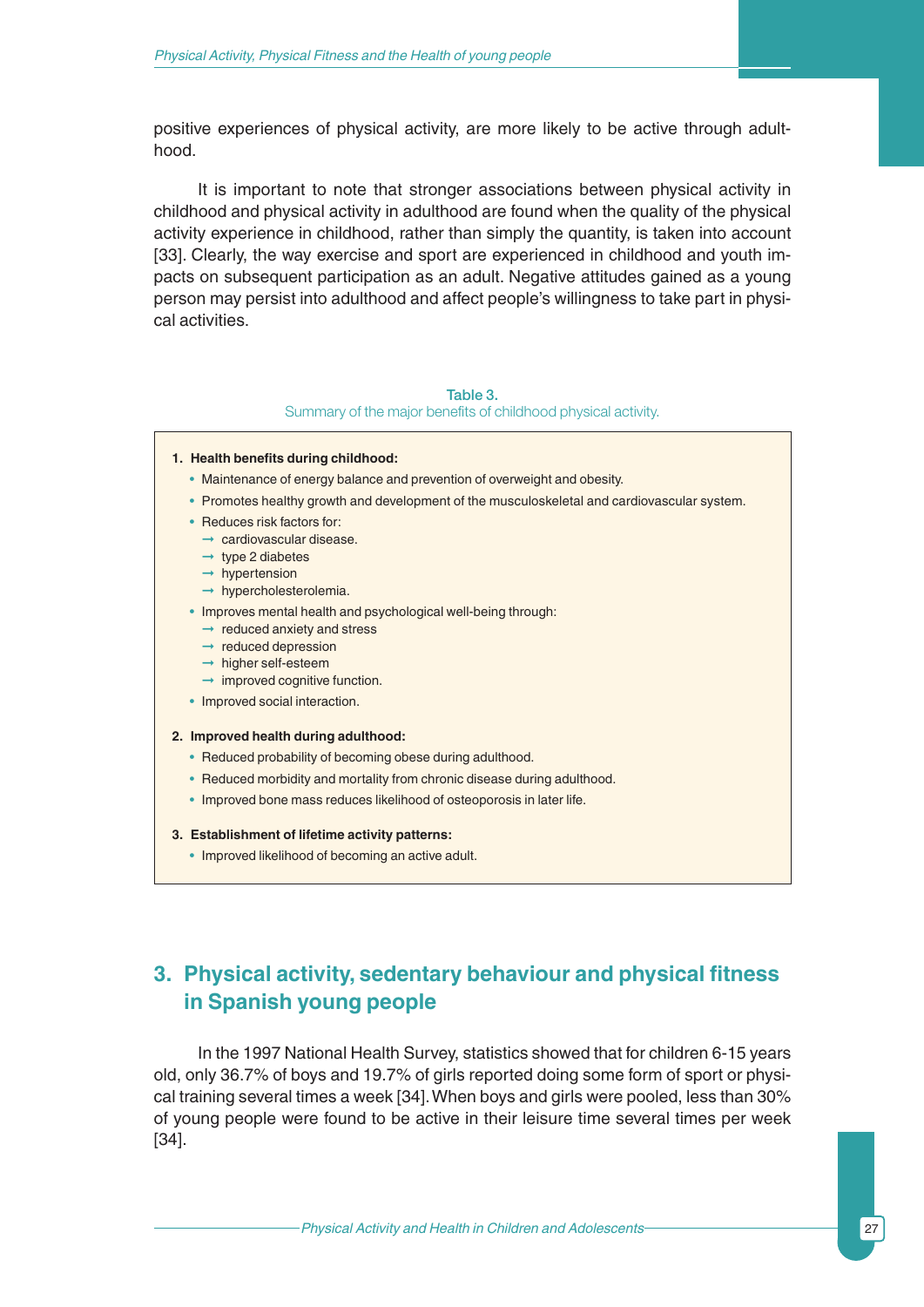In the 2001/2002 Health Behaviour in School Aged Children (HBSC) survey (conducted every four years by the World Health Organization), it was determined that the proportion of young people in Spain that met the guidelines (outlined in further detail in Chapter 3 of this guide) of at least 60 minutes of moderate-to-vigorous physical activity on five or more days of the week was 40.5% (boys) and 27.0% (girls) in 11 year olds, 39.7% (boys) and 28.6% (girls) in 13 year olds and 38.2% (boys) and 22.7% (girls) in 15 year olds [35]. These results are somewhat consistent with those presented above and reinforce the low participation and marked gender difference in physical activity in our country.

Further data from the 2001/2002 HBSC revealed sedentary behaviour patterns in Spanish young people. On weekdays, approximately 22% of Spanish 11-15 year olds watched more than four hours of television, with girls and boys demonstrating very similar values. This value doubled on weekend days with approximately 42% watching more than 4 hours of television. Regarding computer use in 11-15 year olds, a marked discrepancy was seen between boys and girls. On weekdays 6.6% of girls and 13.4% of boys reported using the computer for more than 3 hours a day. On weekends these values doubled to 14.8% and 30.1% respectively [35]. A trend is also clearly seen for greater computer use with increasing age.

Recent data has indicated that Spanish adolescents possess lower physical fitness in comparison to other countries [36], a finding almost certainly linked to low participation in physical activity. When these findings were interpreted as an indicator of future cardiovascular health, it was estimated that approximately 20% of Spanish adolescents have an increased risk for future cardiovascular disease [36]. The findings of low physical fitness and low participation in physical activity in Spanish young people should come as no surprise given that the Spanish adult population takes less physical activity than people in other countries [37]. Further research has also shown that the proportion of Spaniards with a poor attitude toward changing their level of physical activity was higher than in other countries in Europe, and Spanish citizens were less perseverant in achieving positive changes in their physical activity status [38]. Overall, it appears that Spanish young people find themselves in an environment that is not as conducive to increasing their physical activity levels as it should be. This situation can and must change.

## **4. The linkage between physical inactivity and childhood overweight and obesity**

The mechanism of obesity development is not fully understood. It is a complex multifactorial issue which means that the rising prevalence of obesity can therefore not be explained or addressed by a single factor. However, it is clear that obesity occurs when energy intake exceeds energy expenditure (see Figure 7). Genetic factors influence the susceptibility of a given child to an "obesogenic" (obesity promoting) environment. In other words, some children are more prone to obesity than others as a result of hereditary factors. In the vast majority of cases environmental factors, lifestyle pref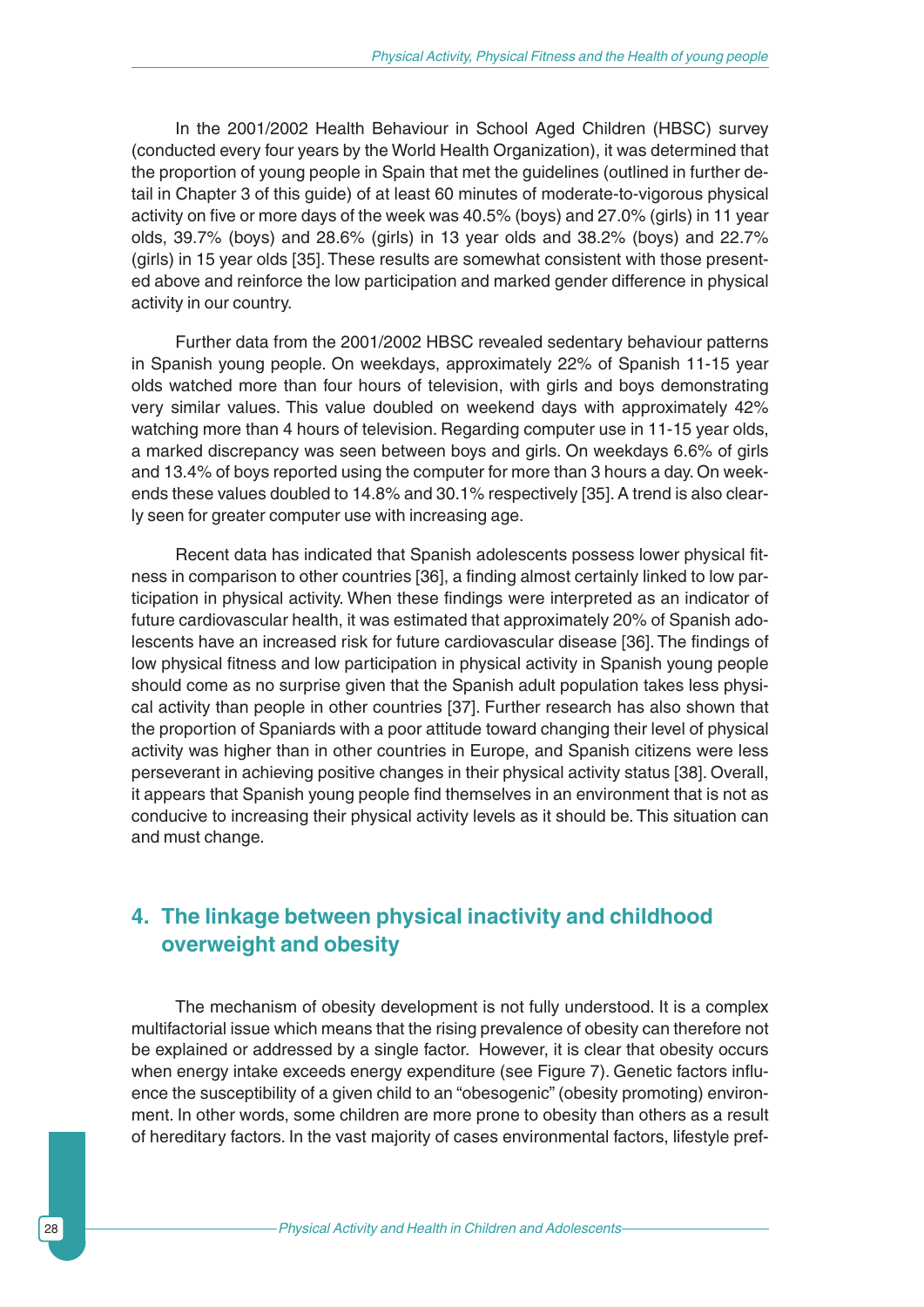erences and cultural environment are the significant factors that influence obesity. While changes in the diets of children have undoubtedly contributed to increasing global levels of pediatric overweight and obesity, most experts now believe that decreased physical activity is the major contributor.



Figure 7. Changes in body weight are determined by a balance of energy intake (food calories) and energy expenditure (calories burned).



When the growing problem of overweight and obesity was first recognized in the 1980's and 1990's, obesity was first viewed as a personal disorder or abnormality that required treatment. While this may be partially true, strategies to curb the obesity epidemic using this philosophy failed. Now there is more of an "ecological" approach to the problem of obesity where it is seen as a normal consequence of an in-

creasingly abnormal (obesogenic) environment [39]. One important aspect of this abnormal environment is the changing physical activity environment, which affords progressively less opportunities for spontaneous physical activity, both in adults and young people.The key to success in tackling the problem of obesity now lies in understanding, measuring and altering this obesogenic environment.

In May 2004, a report by the International Obesity Taskforce (IOTF) to the World Health Organization (WHO) highlighted examples of problematic social trends that are believed to be contributing to the childhood obesity epidemic [40]. These included: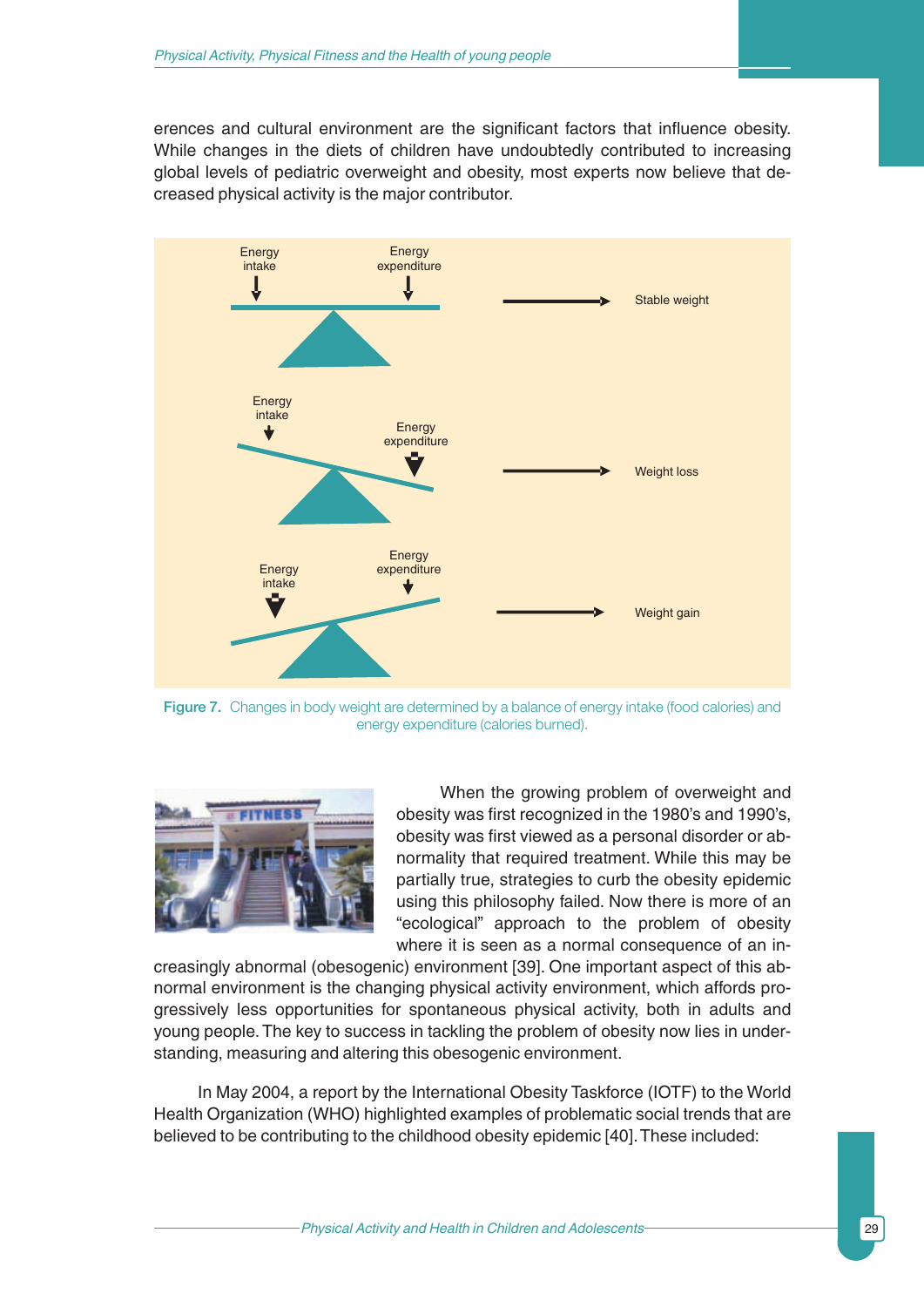- 1. An increase in the use of motorized transport, *eg*. to school.
- 2. Reduced opportunities for recreational physical activity.
- 3. Increased sedentary recreation.
- 4. Multiple TV channels around the clock.
- 5. Greater quantities and variety of energy dense foods available.
- 6. Rising levels of promotion and marketing of energy-dense foods.
- 7. More frequent and widespread food purchasing opportunities.
- 8. More use of restaurants and fast food stores.
- 9. Larger portions of food offering better 'value' for money.
- 10. Increased frequency of eating occasions.
- 11. Rising use of soft drinks to replace water, *eg*. in schools.

Therefore, lack of sufficient physical activity (points 1-4) is strongly indicated as a contributor to the rising problem of obesity. It is now widely accepted that increasing physical activity participation and decreasing sedentary behaviour should be the major focus of strategies aimed at preventing and treating overweight and obesity in young people [41].

The IOTF report also concluded that the domination of obesity-promoting environmental factors meant that treatment would be unlikely to succeed without strategies to deal with the prevailing environment through a broad-based public health programme, and urged policy-makers to develop strong policies to address the rising problem. Spain was one of the first countries to respond to this challenge by developing a national strategy for prevention of obesity through nutrition and physical activity (the NAOS initiative, described in further detail below)..

## **5. Definition and measurement of overweight and obesity**

The most basic definition of obesity is an excess of body fat that increases health risks. There are many different techniques that can be used to assess body fat, some with greater validity than others. Examples of such techniques include sophisticated laboratory techniques such as magnetic resonance imaging or dual energy Xray absorptiometry and simpler methods such as measurement of subcutaneous fat using skinfold callipers. Unfortunately, the ideal definition of obesity based on percentage of body fat is impractical for epidemiological use. Therefore, for simplicity, population statistics regarding obesity use a measure that relates the weight of a person to their height termed the body mass index (BMI: weight  $[kq]$  / height  $[m^2]$ ). The major disadvantage of BMI is that, on an individual level, it may give highly misleading information regarding body composition as it is merely an expression of weight in relation to height, with no means of distinguishing fat mass from lean body mass. For example, a short young muscular male may be deemed to be overweight or even obese using BMI when in fact his body composition is perfectly healthy. On a population (or epidemio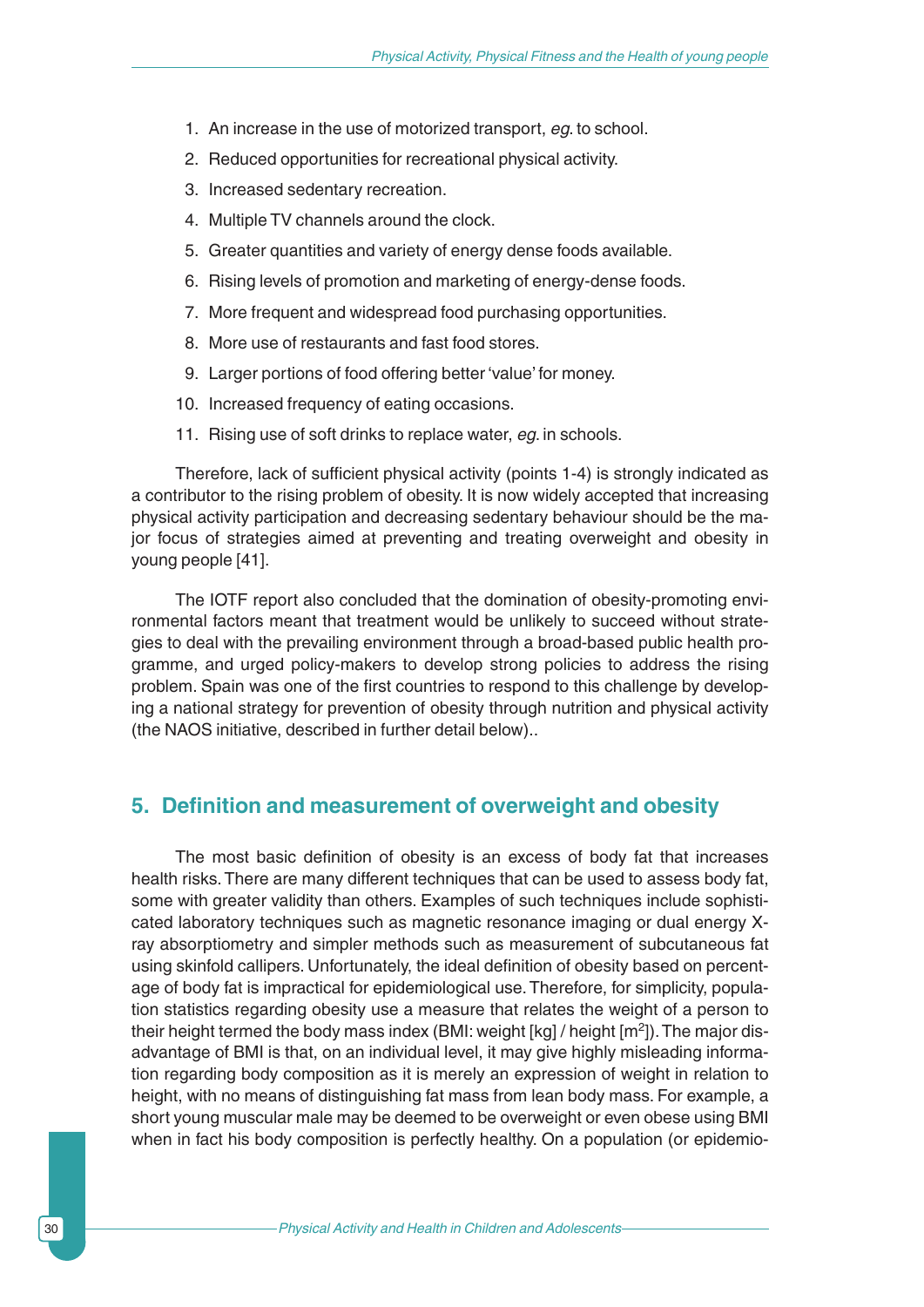logical) level, however, BMI can give useful statistical information regarding prevalence of obesity.

In adults, overweight can be defined as excess weight relative to a desirable body weight (>120% of desirable weight) or, more accurately, a BMI of between 25 and 30 kg/ $m^2$ . Overweight is considered to be the precursor of obesity, the latter of which is defined as a BMI of over 30 kg/m<sup>2</sup> [42]. In children overweight and obesity are more difficult to define because BMI and body composition change substantially during growth and development. Two major approaches have been taken to address this problem. The first is to define overweight and obesity in terms of percentiles of BMI for age. Using this approach, overweight and obesity have been defined as at or above the 85th percentile and at or above the 95th percentile of BMI for age, respectively [43]. The second approach is an international classification that is directly linked to the adult BMI cut off points of 25 and 30 kg/m<sup>2</sup>, with adjustments for the growth and development of children included [42]. Both techniques have been used in the research literature.

## **6. Health consequences of obesity in young people**

The negative consequences of obesity during the early years of life are both physiological (medical) and psychosocial. Probably the most widespread consequences of childhood obesity are psychosocial. Obese children become targets of early and systematic discrimination and tend to develop a negative self-image that appears to persist into adulthood [44]. In addition, there are numerous health complications that become apparent during youth including [44, 45]:

- 1. Disturbances in blood lipids (*ie*. elevated triglycerides, elevated low-density lipoprotein (LDL) cholesterol and lowered high-density lipoprotein (HDL) cholesterol).
- 2. Glucose intolerance (*ie*. insulin resistance) and type 2 diabetes.
- 3. Atherosclerotic changes within arteries (coronary heart disease).
- 4. Hepatic problems such as cirrhosis.
- 5. Hypertension.
- 6. Sleep problems.
- 7. Orthopaedic complications, especially of the hips and lower extremities.

Those studies that have investigated the long-term effects of childhood or adolescent obesity on adult morbidity and mortality have shown greater adult all-cause mortality, coronary heart disease, atherosclerotic cerebrovascular disease, hypertension, colorectal cancer, diabetes, gout and arthritis, amongst other medical conditions. The rates of morbidity and mortality from these diseases increase with higher degrees of obesity. In addition, a large body of research evidence has shown that once a child has become obese, there is a high probability that this obesity will continue into adulthood [26]. Therefore, there is general acceptance that children should be considered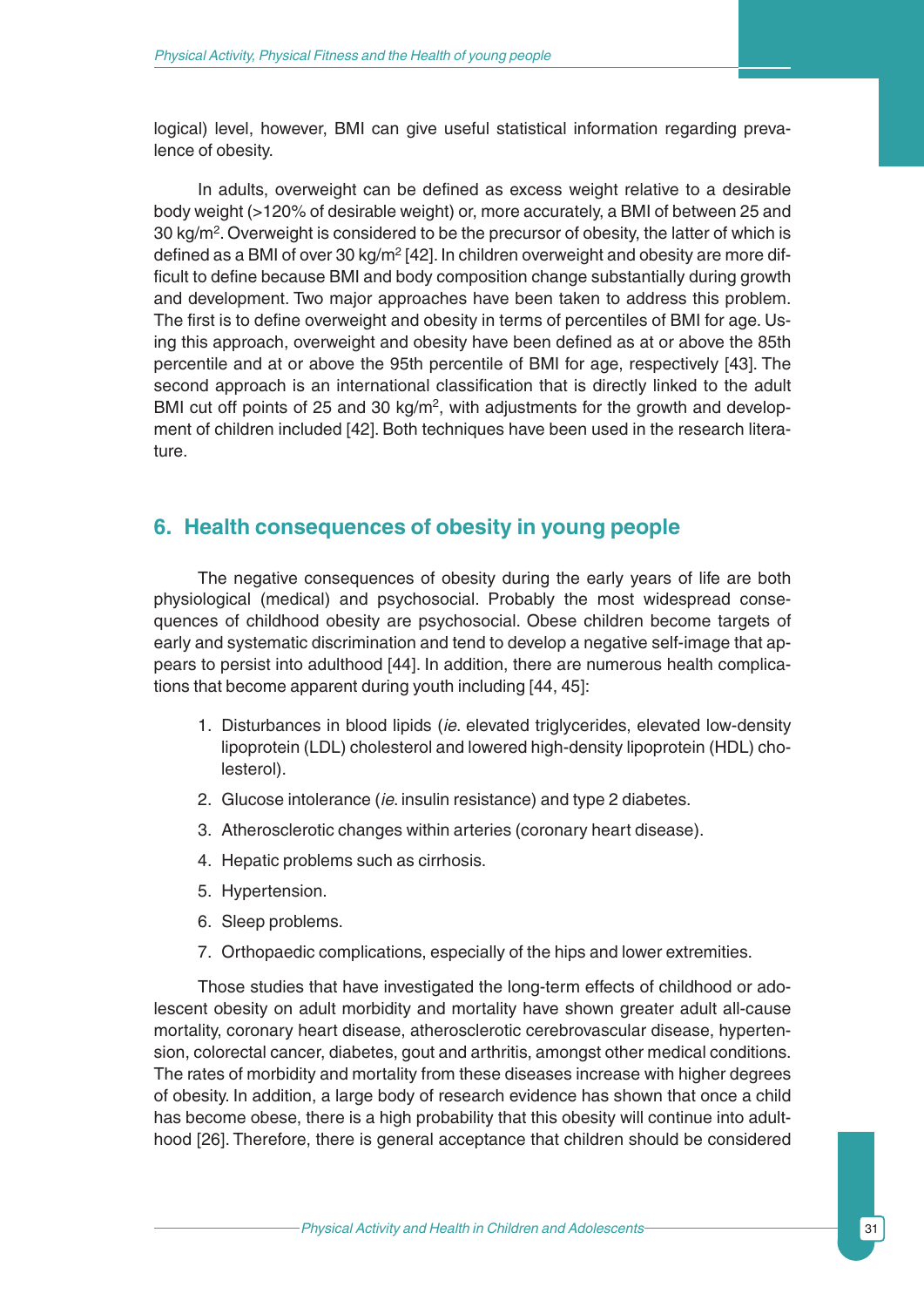the priority population for intervention strategies aimed at treating or, ideally, preventing the onset of obesity. Physical activity must be a major component of interventions designed to prevent or treat childhood obesity.

It is important to note that the distribution of body fat in young people, as in adults, is potentially a more important correlate of cardiovascular risk factors than the percentage of body fat. Studies in young people have shown that fat accumulation in the central (abdominal) region is associated with increased risk factors such as excessive blood triglycerides, low HDL cholesterol, hypertension, insulin resistance, endothelial dysfunction and arterial wall stiffness [44, 46, 47]. In comparison, fat accumulation around the lower body region (hips and thighs) is far less dangerous. Recent studies on Spanish children and adolescents [48, 49] have shown strong trends towards increased central fat distribution in this population, results that have worrying future health implications.

## **7. Overweight and obesity in Spanish young people**

In Spain, research in 2003 indicated that the prevalence of overweight and obesity in the adult population was 38.5% and 14.5% respectively [50], and these values continue to increase [51]. However, of even greater concern are the statistics regarding overweight and obesity in Spanish children and adolescents. From 1998 to 2000, the prevalence of overweight and obesity was 26.3% and 13.9% respectively in this population [52] and the trend towards greater fatness in our youth shows no sign of slowing. The problem is especially pronounced in those aged 6-13 years of age. The statistics also reveal that the prevalence of overweight and obesity is higher in Spain in young males than young females (see Figure 8). From the mid 1980's to mid 1990's the incidence of obesity in those aged 6-7 years old in Spain increased from 23% to 35%, a value higher than that of the United States [53].

In comparison with other European countries, Spain is in an intermediate position in terms of adult obesity. However, our country has one of the highest rates of childhood overweight and obesity in Europe as shown below in Figure 8.

The burden of obesity-related illnesses to modern society is immense, both in terms of economic costs to health systems and, on an individual level, reduced quantity and quality of life. In Spain alone, it has been estimated that the direct and indirect costs associated with obesity comprise about 7% of total health expenditure, or approximately 2.5 billion euros per year.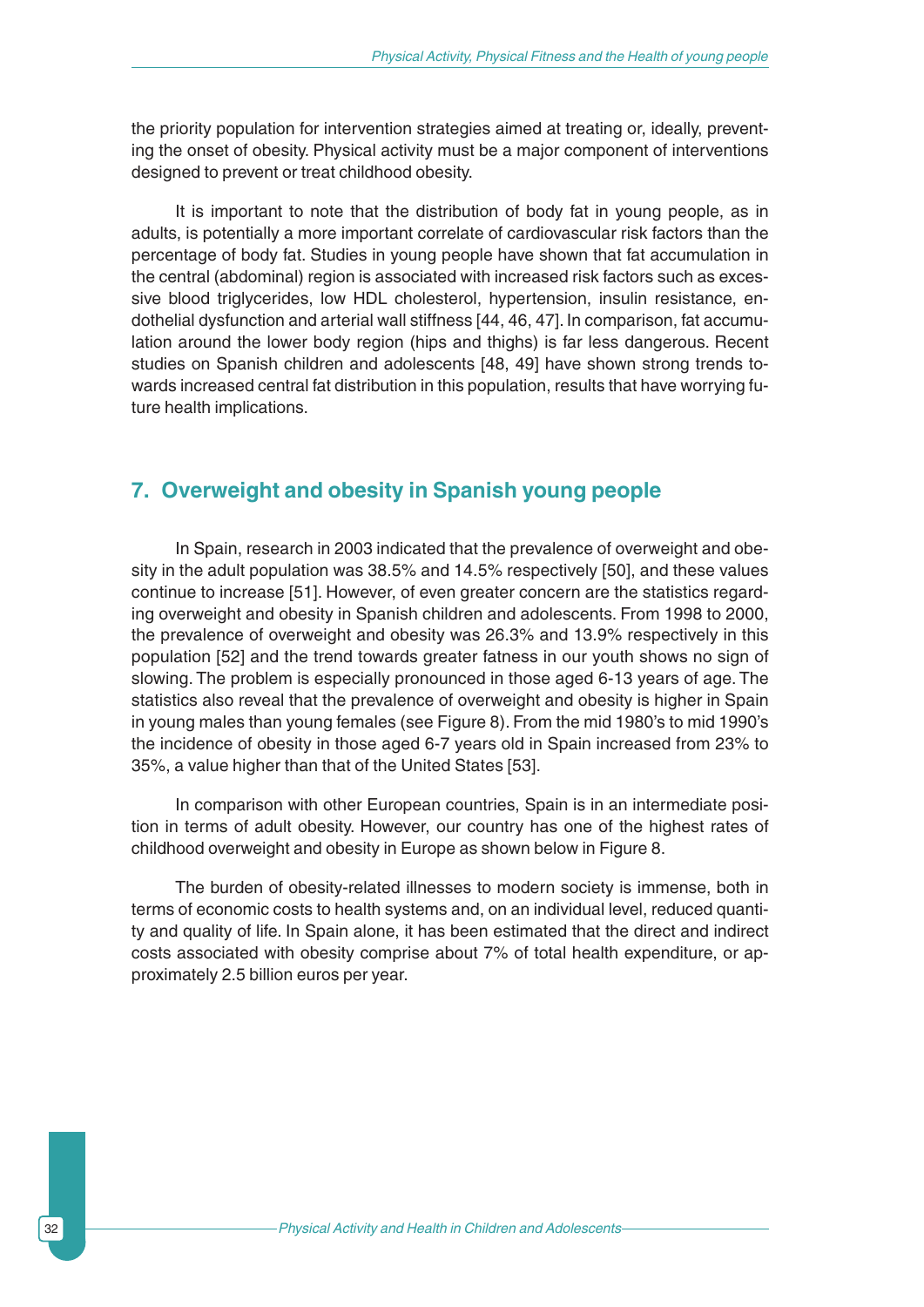



## **8. Obesity and the NAOS initiative in Spain**

The NAOS initiative (Strategy for Nutrition, Physical Activity and Prevention of Obesity) was launched in Spain on February 10 2005 by the Spanish Ministry of Health and Consumer Affairs in response to the WHO's request for member states to adapt the Global Strategy on Diet, Physical Activity and Health to their social and cultural environments [54]. It is the first strategy of its kind in Europe.

The NAOS initiative is anchored on the core goal of adopting a lifelong perspective in the prevention and control of obesity and encompasses recommendations for action in four fields:

1. Families and communities – action focuses on information and media campaigns, and the production and distribution of materials aimed at promoting improved eating habits and active lifestyles in children and adolescents.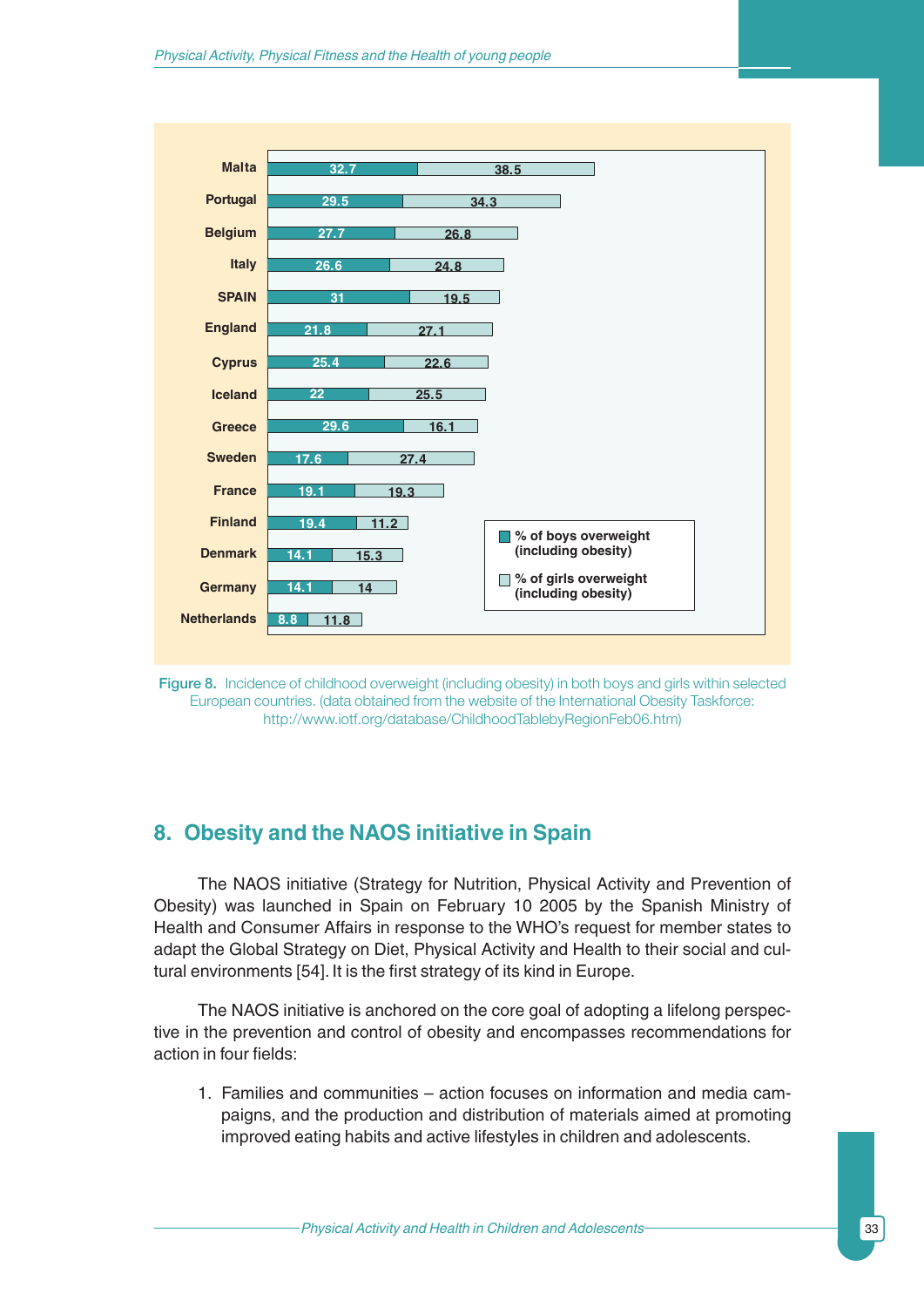- 2. Schools actions comprise the inclusion of knowledge and skills related to diet, nutrition and physical activity in the academic curriculum, standards for menus served in dining rooms, and the products offered by, as well as location and advertising of, vending machines.
- 3. The private sector collaboration agreements have been signed between the Ministry of Health and Consumer Affairs and the private sector.
- 4. The health system actions have been designed to strengthen the leading roles played by paediatricians and other health staff in the prevention and early recognition of excessive weight gain.

More information on the NAOS initiative can be obtained from the Ministry of Health and Consumer Affairs, Madrid, Spain (http://www.msc.es/).

## **9. Further safety issues regarding physical activity in young people**

#### *9.1. Risk of traumatic or overuse injury:*

A potential disadvantage of physical activity in youth is the possibility of injury. This presents several potential problems:

- 1. the short term negative consequences of injury for the child,
- 2. the possibility of injury recurrence,
- 3. the possibility of long term physical damage,
- 4. the possibility that injury sustained during sport or physical activity during childhood may leave a lasting negative impact on levels of physical activity during adulthood.

Injury usually occurs either when the activities themselves are inappropriate for the children concerned or are performed in a manner (eg. excessive intensity, lack of safe technique or equipment) that is inappropriate. From 6 to 12 years old the nature of physical activity revolves for most children around fun and joyful play. During this phase of life a child is learning about their body and about the principles of fair and safe play within sport and physical activity. It is important that these values are adhered to and that parents and teachers do not treat their children as mini adults, pushing them into competitive sports or activities that are not appropriate or enjoyable for them [55]. Excessive training or overuse injuries during this critical phase of life can compromise healthy growth and result in long term physical and psychological damage.

From 12 to 18 years of age, children's focus within sports and physical activity often shifts more towards competitive sports and situations. Sports injuries during this phase of life are usually due to the behaviour of the children themselves and are often due to inadequate or inappropriate education from 6 – 12 years. Therefore, it is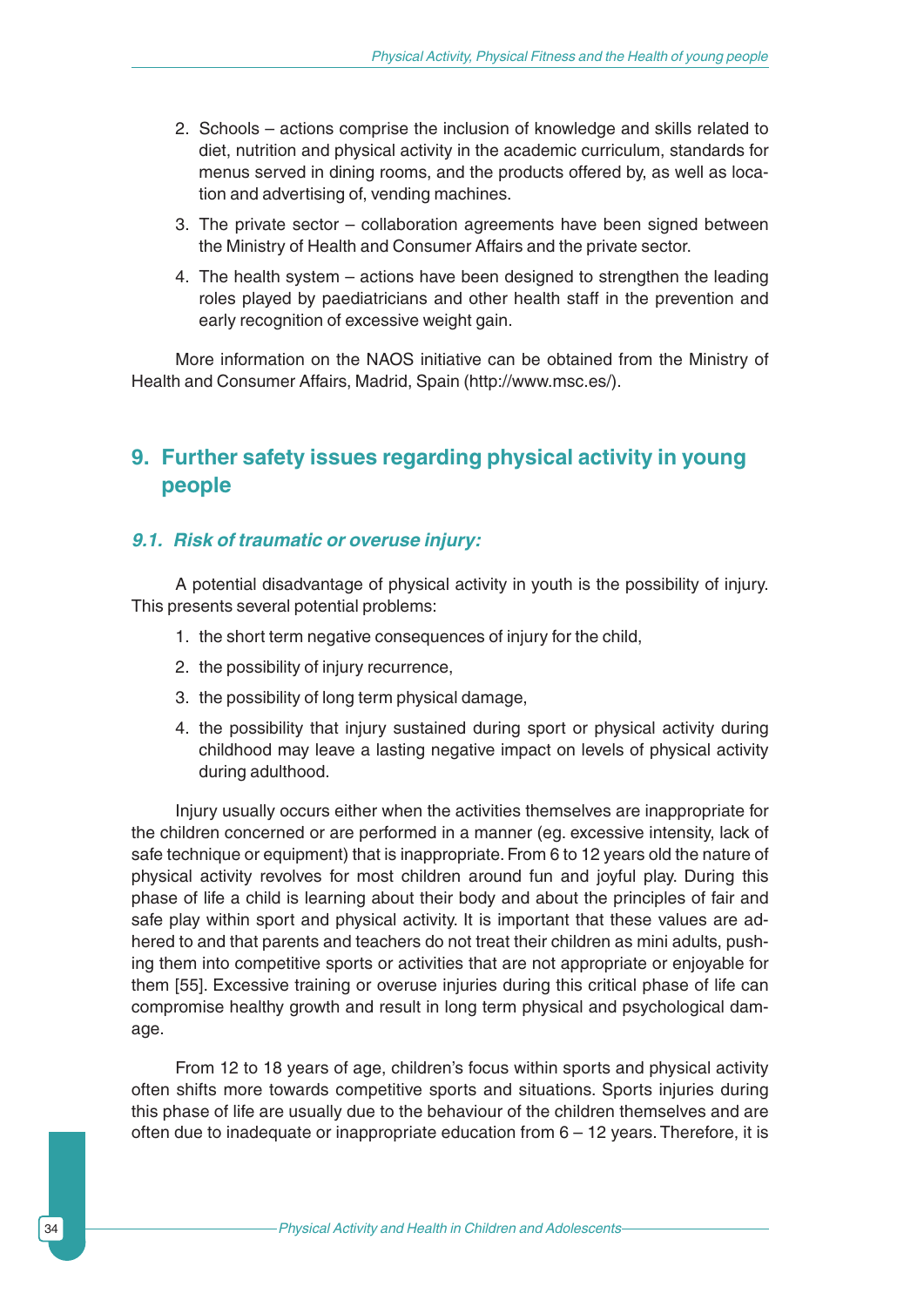important that at an early age children are made aware of their risky behaviours (*eg*. dangerous tackling in football, failing to wear a helmet while biking or skating, *etc*.) and that they take personal responsibility to reduce the risk during their teenage years. If good values are taught at a younger age, when sport is still more about play than competition, sportsmanship and safe play in adolescence will represent a natural progression.

Fear of the risk of injury should never be a factor preventing a child from being physically active. In fact, the risk in *not* performing physical activity during one's youth far outweighs the risk of injury from participation in appropriate sports and physical pursuits. Sports and exercise injuries are, for the most part, entirely avoidable through attention towards the behaviour and attitudes of children and the adults who influence them [56]. The responsibility for instituting this change lies with parents, trainers, coaches, teachers and health professionals involved with physically active youth.

### *9.2. Risk of heat or cold injuries:*

In Spain during the hotter months there is a real possibility of heat injury in children during outdoor play time. Such injuries include dehydration, heat exhaustion and sun burn. Common sense regarding the provision of sufficient fluids and water to children and also use of sun creams, protective clothing and hats can help to reduce the risks involved. Similarly, provision of sufficient clothing for children during outdoor play in winter time will reduce the possibility of cold injuries such as hypothermia.

#### *9.3. Risk of drowning and other water injuries:*

Given the high proportion of young people who engage in water-based leisure activities, especially during the summer months, this represents a real risk in terms of drowning, near drowning or other forms of injury related to play in or near water. Close adult supervision of children in an aquatic environment is obviously of critical importance.

#### *Key points:*

- There is an almost linear relationship between amount of physical activity performed and health status such that those who perform the most physical activity have the lowest risk of chronic disease.
- Activities of greater intensity (at least moderate intensity) may be particularly beneficial for health.
- Physical activity is critical for the health of young people as: (i) it enhances physical, mental and social health during childhood, (ii) there are health benefits of childhood activity that carryover to adulthood, and (iii) physical activity habits established during childhood tend to carryover into adulthood.